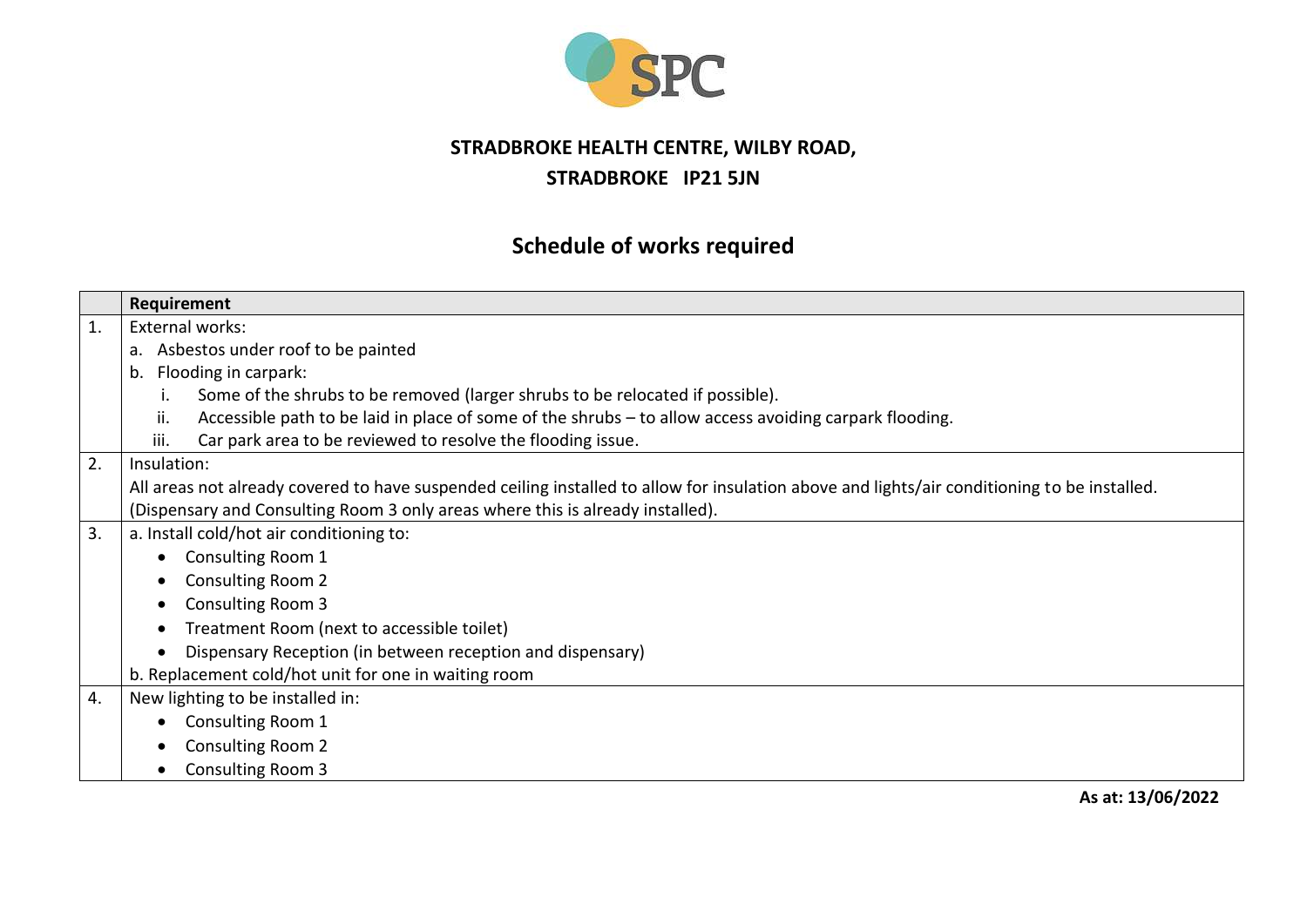|     | Requirement                                                                                                                                  |
|-----|----------------------------------------------------------------------------------------------------------------------------------------------|
|     | <b>Treatment Room</b>                                                                                                                        |
|     | <b>Waiting Room</b>                                                                                                                          |
|     | Energy efficient bulbs to be installed in Dispensary and adjacent Consulting Room 3.                                                         |
| 4.  | Flooring upgrade:                                                                                                                            |
|     | a. Uplift and disposal of carpet / Latex Screed / Install safety flooring and PVC skirting to match.                                         |
|     | Rooms where this is required:                                                                                                                |
|     | Consulting Room 1                                                                                                                            |
|     | <b>Consulting Room 3</b>                                                                                                                     |
|     | Reception                                                                                                                                    |
|     | <b>Waiting Room</b>                                                                                                                          |
|     | Possibly hall                                                                                                                                |
|     | New flooring required in entrance lobby.<br>b.                                                                                               |
| 5.  | Seating - waiting area                                                                                                                       |
|     | Bench seating to be removed when flooring upgraded. Seats with and without arms to be purchased.                                             |
| 6.  | Other Internal works:                                                                                                                        |
|     | a. Cracks need repair - door frames and walls and repainting of all areas.                                                                   |
|     | Replace hand washing sink and taps in treatment room.<br>b.                                                                                  |
|     | Remove all night storage heaters.<br>c.                                                                                                      |
| 7.  | Upper floor:                                                                                                                                 |
|     | a. Install staircase and access to it by removing boarding in hall way between staff WC and "shower" room, to provide easier access to upper |
|     | floor room for storage.                                                                                                                      |
|     | b. Install security grill to upstairs window                                                                                                 |
|     | Redesign cleaners' cupboard to allow staircase to be installed.<br>c.                                                                        |
|     | d. Possibly add additional door to "shower" room to provide more access for storage.                                                         |
| 8.  | Replace all windows and possibly back door.                                                                                                  |
| 9.  | Access issues:                                                                                                                               |
|     | Low counter required to facilitate access for wheelchair users, either to main reception or dispensary reception.                            |
|     | Practice does not feel this is required but could be installed easily when required.                                                         |
| 10. | Plans, surveys etc for extension to building.                                                                                                |

**As at: 13/06/2022**